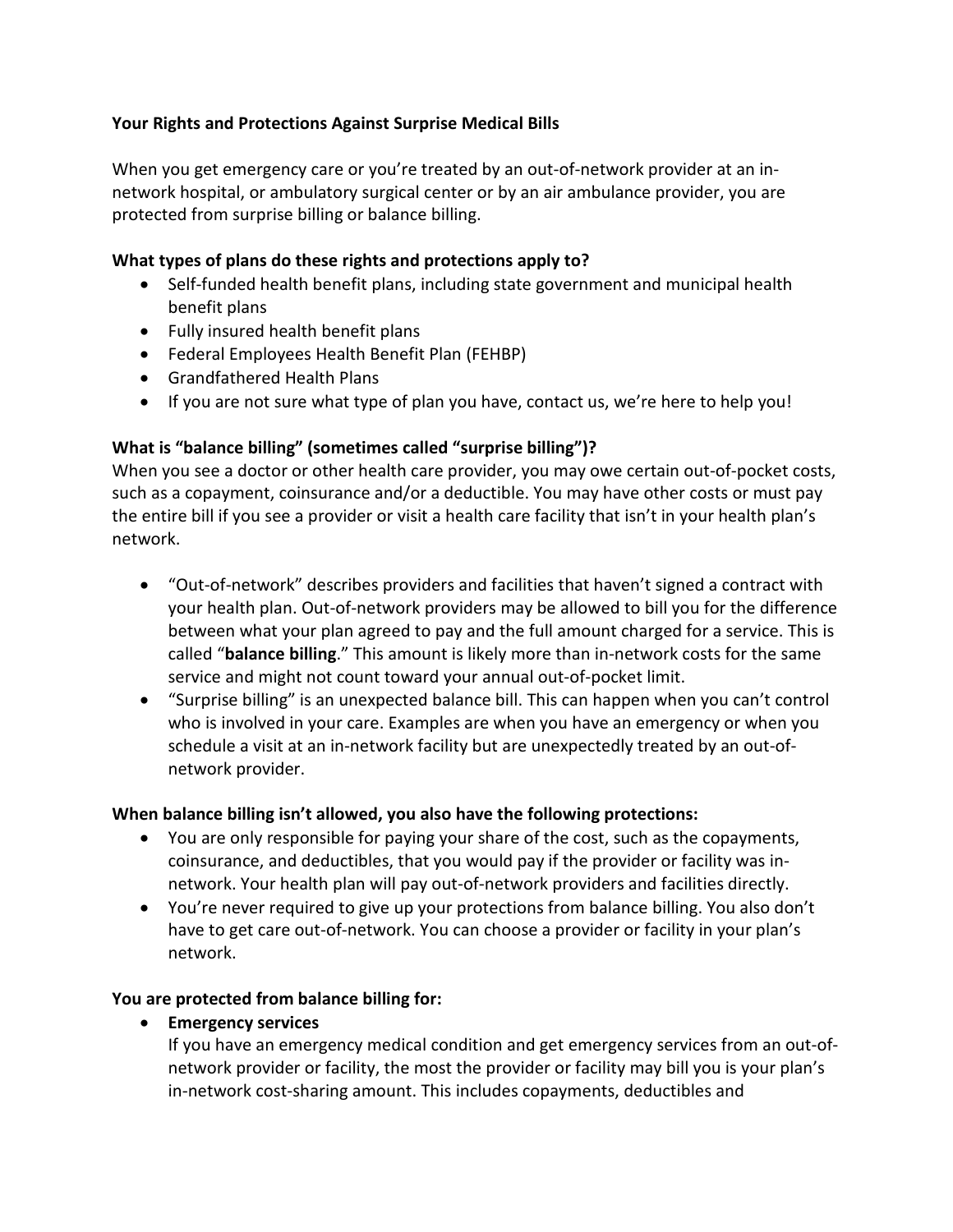coinsurance. You **can't** be balance billed for these emergency services. This includes services you may get after you're in stable condition. The exception is if you give written consent and give up your protections not to be balanced billed for these poststabilization services.

• **Certain services performed by an out of network provider at an in-network hospital or ambulatory surgical center** 

When you get services from certain out-of-network providers at an in-network hospital or ambulatory surgical center, those out-of-network providers may not balance bill you or ask you to sign a written notice and consent form that allows balance billing. You pay only your plan's in-network cost sharing amount. This applies to anesthesia, assistant surgeon, emergency medicine, hospitalist, intensivist service, laboratory, neonatology, pathology, or radiology.

If you get **other services from any other out-of-network providers** at in an in-network hospital or ambulatory surgical center, these out-of-network providers **can't** balance bill you, unless you sign a written notice and consent form that allows balance billing and are provided with a good faith estimate of your costs from the hospital or ambulatory surgical center before services are given. If you sign the notice and consent form, you can be balance billed for out-of-network services. **You are not required to sign the notice and consent form. You may seek care from an available in-network provider.** 

• **Air Ambulance**

When you receive medically necessary air ambulance services from an out-of-network provider, your cost share will be the same amount that you would pay if the service was provided by an in-network provider. Any coinsurance or deductible will be based on rates that would apply if the services were supplied by an in-network provider.

Some states have surprise bill/balance billing laws. These laws apply to fully insured plans and may have impact to some self-funded plans, including state government or municipal plans and church plans. Check with your plan administrator and/or booklet to find if state law applies to your coverage.

#### **Your health plan generally must:**

- Cover emergency services without requiring you to get approval for services in advance (prior authorization).
- Cover emergency services by out-of-network providers.
- Base what you owe the provider or facility (cost-sharing) on what it would pay an innetwork provider or facility and show that amount in your explanation of benefits.
- Count any amount you pay for emergency services or out-of-network services toward your deductible and out-of-pocket limit.

**If you believe you've been wrongly billed**, you may send complaints about potential violations of federal law or state law to: